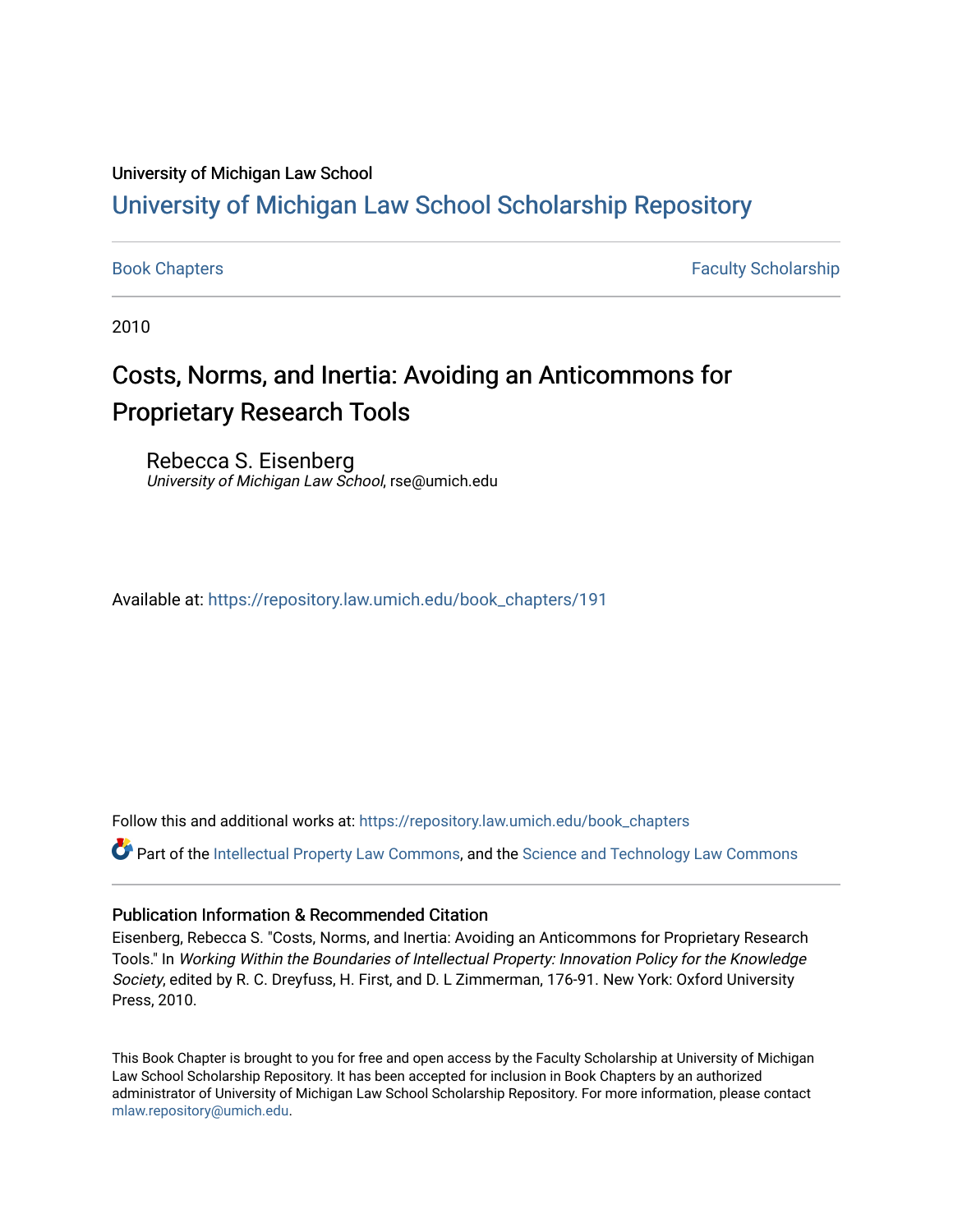#### **COMMENT COSTS, NORMS, AND INERTIA: AVOIDING AN ANTICOMMONS FOR PROPRIETARY RESEARCH TOOLS+**

#### REBECCA S. EISENBERG\*

A decade ago the scientific community was sounding alann bells about the impact of intellectual property on the ability of scientists to do their work.<sup>1</sup> Protracted negotiations over access to patented mice<sup>2</sup> and genes,<sup>3</sup> scientific databases,<sup>4</sup> and  $t$ angible research materials<sup>5</sup> all pointed toward the same conclusion: that intellectual property claims were undermining traditional sharing norms to the detriment of science. Michael Heller and I highlighted one dimension of this concern: that too many intellectual property rights in 'upstream' research results could paradoxically restrict 'downstream' research and product development by making it too costly and burdensome to collect all the necessary licenses.<sup>6</sup>

+ © 2009 Rebecca S. Eisenberg. I have previously published a more extensive analysis of the literature discussed in this paper at Rebecca S. Eisenberg, *Noncompliance, Nonenforcement, Nonproblem? Rethinking theAnticommons in Biomedical Research,* 45 HOUSTON L. REv. 1059 (2008).

\* Robert & Barbara Luciano Professor of Law. I am grateful to workshop participants at the University of Michigan Law School, Harvard Business School, the W. Maurice Young Centre of Applied Ethics at the University of British Columbia, the University of Houston Law Center Institute for Intellectual Property and Information Law, and Bar Han University Faculty of Law for helpful comments on earlier drafts of this paper.

<sup>1</sup> See, eg, National Research Council, Intellectual Property Rights and Research Tools in MOLECULAR BIOLOGY (l 997); Report of the National Institutes of Health (NIH) Working Group on Research Tools (1998), available at <http://www.nih.gov/news/researchtools/index.htm>; Donald Kennedy, *Enclosing the Research Commons*, 294 SCIENCE 2249 (2001).

<sup>2</sup>Eliot Marshall, *NIH, DuPont Declare Truce in Mouse War,* 281 SCIENCE 1261 (1998); Eliot Marshall, *DuPont Ups Ante on Use of Harvard's Oncomouse,* 296 SCIENCE 1212 (2002); Sam Jaffe, *Ongoing Battle over Transgenic Mice*, THE SCIENTIST (July 19, 2004) at 46-47.

<sup>3</sup>Eliot Marshall, *Companies Rush to Patent DNA,* 275 SCIENCE 780 (1997); Michael Balter, *Transatlantic War Over* BRCAl *Patent,* 292 SCIENCE 1818 (2001 ).

<sup>4</sup>AAAS Resolution, Statement on Intellectual Property Protection for Databases ( 1997), available at <http://archives.aaas.org/docs/resolutions.php?doc\_id=446>.

*5* Eliot Marshall, *Need a Reagent? Just Sign Here,* 278 SCIENCE 212 (1997).

<sup>6</sup>Michael A. Heller & Rebecca S. Eisenberg, *Can Patents Deter Innovation? The Anticommons in Biomedical Research,* 280 SCIENCE 698 (1998). See also Carl Shapiro, *Navigating the Patent*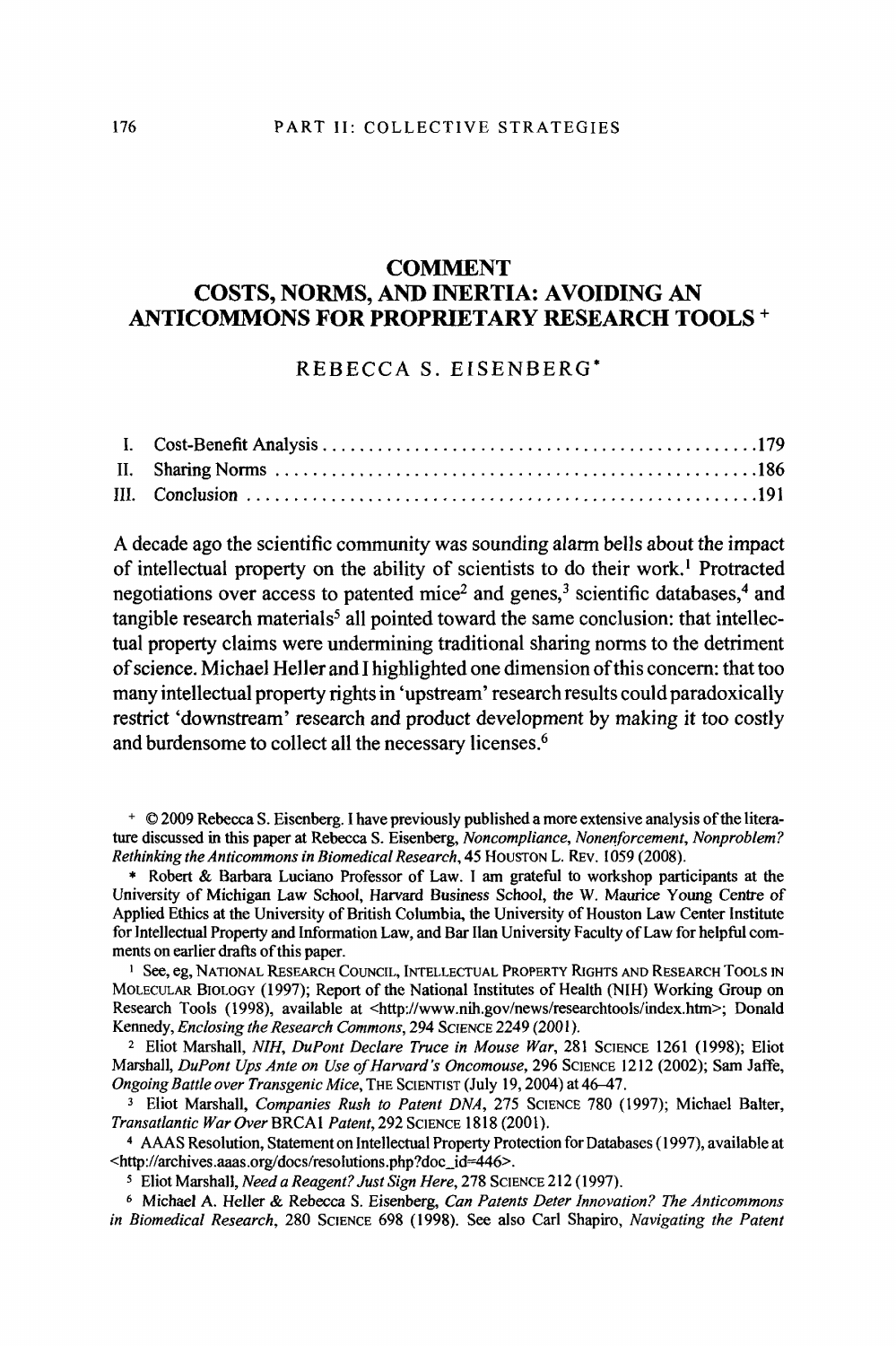Since that time numerous empirical studies have sought to measure the impact of intellectual property on research scientists, <sup>7</sup>and found fewer impediments to academic research than policymakers may have projected on the basis of early salient controversies.<sup>8</sup> Outside the field of genetic testing,<sup>9</sup> most scientists report no difficulties in attempting to acquire IP-protected technologies, and only a small percentage report significant delays in research or having to abandon a project because ofIP. Even in fields characterized by extensive patenting, many academic researchers seem to be either oblivious to the patents they might be infringing or unconcerned about potential infringement liability. More significant to researchers than patents as such have been restrictions on access to materials and data, such as requirements for institutional assent to the terms of materials transfer agreements.  $10$ 

#### *Thicket: Cross Licenses, Patent Pools, and Standard-Setting,* in INNOVATION POLICY AND THE ECONOMY 119-50 (A. Jaffe & J. Lerner eds., 2000).

<sup>7</sup>See John P. Walsh, Ashish Arora & Wesley M. Cohen, *Effects of Research Tool Patents and Licensing on Biomedical Innovation,* in PATENTS IN THE KNOWLEDGE-BASED ECONOMY 285-340 (W. M. Cohen & S. Merrill eds. 2003) (hereinafter Walsh/ Arora/Cohen *~ffects);* John P. Walsh, Ashish Arora & Wesley M. Cohen, *Working Through the Patent Problem,* 299 SCIENCE 1021 (2003); John P. Walsh, Wesley M. Cohen, & Charlene Cho, *Where Excludability Matters: Material Versus Intellectual Property in Academic Biomedical Research,* 36 RESEARCH POLICY 1184 (2007) (hereinafter Walsh/ Cohen/Cho, *Where Excludability Matters);* John P. Walsh, Charlene Cho & Wesley Cohen, *View from the Bench: Patents and Material Transfers,* 309 SCIENCE 2002 (2005) (hereinafter *View from the Bench);*  Wesley M. Cohen& John P. Walsh, *Real Impediments to Academic Biomedical Research,* in INNOVATION POLICY AND ECONOMICS 1-30 (8th ed. 2008) (hereinafter Cohen & Walsh, *Real Impediments);* OECD, GENETIC INVENTIONS, INTELLECTUAL PROPERTY RIGHTS AND LICENSING PRACTICES EVIDENCE AND POLICIES 45-49 (2002) (hereinafter OECD Genetic Inventions); Joseph Straus, Henrik Holzapfel & Matthias Lindenrneir, *Genetic Inventions and Patent Law, An Empirical Survey of Selected German R & D Institutions* (2004) (hereinafter Straus/Holzapfel/Lindenmeir); AAAS PROJECT ON SCIENCE AND INTELLECTUAL PROPERTY INTHEPUBLIC INTEREST, INTERNATIONAL INTELLECTUAL PROPERTY EXPERIENCES: A REPORT OF FOUR COUNTRIES (2007), available at <http://sippi.aaas.org/Pubs/SIPPI\_Four\_Country\_ Report.pdf> (hereinafter 'SIPP! Report'); Dianne Nicol & Jane Nielsen, *Patents and Medical Biotechnology: An Empirical Analysis of Issues Facing the Australian Industry (2003), available at* <http://www.law.unimelb.edu.au/ipria/publications/workingpapers/BiotechReportFinal.pdf> (hereinafter Nicol & Nielsen).

s See Timothy Caulfield, Robert M. Cook-Deegan, F. Scott Kieff & John P. Walsh, *Evidence and Anecdotes: An Analysis of Human Gene Patenting Controversies,* 24 NATURE BIOTECHNOLOGY I 09 I (2006).

<sup>9</sup>The empirical record suggests that patents present greater obstacles to both research and clinical care in the DNA diagnostic field. See Mildred K. Cho, Samantha Illangasekare, Meredith A. Weaver, Debra G .B. Leonard, & Jon F. Merz, *Effects of Patents and Licenses on the Provision of Clinical Genetic Testing Services, 51.* MOLECULAR DIAGNOSTICS 3-8 (2003); Jon F. Merz, Antigone G. Kriss, Debra G.B. Leonard & Mildred Cho, *Diagnostic Testing Fails the Test,* 415 NATURE 577 (2002). For a description of problems in negotiating for patent licenses necessary to conduct particular genetic tests, see Sirpa Soini et al., *Patenting and Licensing in Genetic Testing: Ethical, Legal and Social Issues,* 16 EUR. J. OF HUMAN GENETICS S10, S15–S16 (2008).

 $10$  This finding is consistent with my own earlier observation, based on an investigation conducted for the NIH Working Group on Research Tools a decade ago, that low value transactions are more likely to fail than high value transactions. See Rebecca S. Eisenberg, *Bargaining over the Transfer of Proprietary Research Tools: Is This Market Failing or Emerging?,* in EXPANDING THE BOUNDS OF INTELLECTUAL PROPERTY: INNOVATION POLICY FOR THE KNOWLEDGE SOCIETY (R. Dreyfuss, H. First & D. Zimmerman eds., 2001).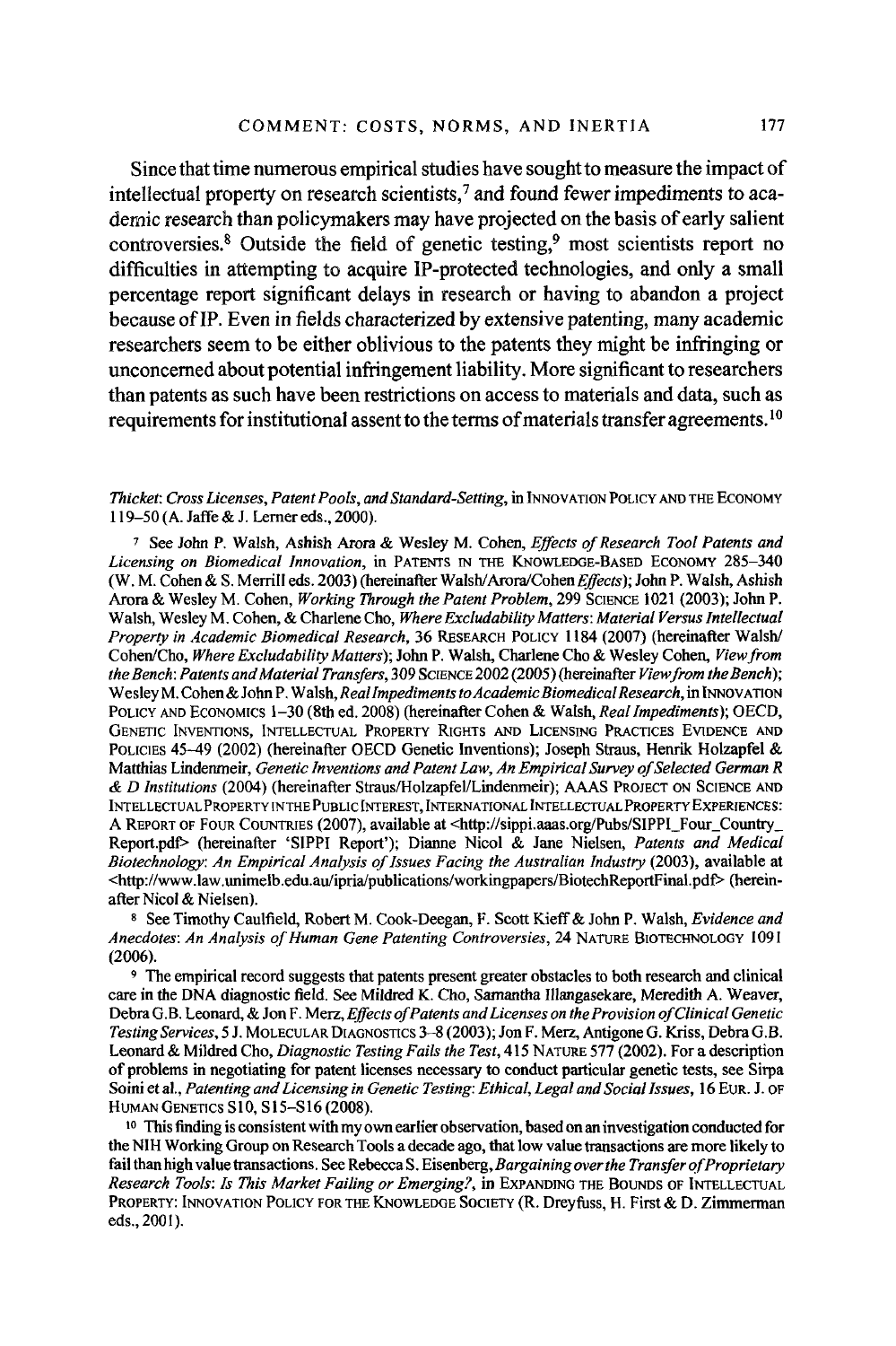In one survey, 19% reported that their most recent request for materials was denied, 11 and many reported that, in the past two years, failure to receive requested materials led to significant delays and even to abandonment of projects. Scientists are far more likely to encounter obstacles in their efforts to gain access to materials and unpublished data than they are to encounter patent enforcement.

Two papers in this volume review and analyze these findings. 12 Wesley Cohen and John Walsh, who carried out some of the most prominent of the underlying studies, explain the difference between patents, on one hand, and materials or data, on the other hand, largely in cost-benefit terms, citing the relative ease of excluding competitors from access to research inputs that cannot be readily replicated by other researchers and the relative costliness of tracking down patent infringers and suing them.<sup>13</sup> Nonetheless, they find evidence of a sharing norm that retains some vitality in the willingness of most researchers to share data and materials with their competitors even when it is costly for them to do so. 14 Observing higher rates of withholding materials in their own data than in an earlier study,  $15$  they suggest an explanation for the apparent decline in sharing that has nothing to do with commercial practices: perhaps higher levels of NIH funding are to blame, because they make. exclusionary practices more advantageous as scientists compete more vigorously for larger grants. 16 At the same time, they see exclusionary practices as having positive incentive effects on the scientists who develop the resources and worry that NIH policies designed to compel sharing might dampen scientific progress by limiting these incentives. <sup>17</sup>

Katherine Strandburg reviews the same studies and offers a somewhat different explanation.<sup>18</sup> Strandburg sees the emergence of an 'ignoring patents' norm alongside the traditional sharing norm in science.<sup>19</sup> Noting more problems with the transfer of tangible materials, she suggests that the costs of sharing tangible materials make it more difficult to enforce a sharing norm for these resources.<sup>20</sup>

11 Walsh, Cohen & Cho, View *from the Bench,* n. 7 above, at 2002.

12 Wesley M. Cohen & John P. Walsh, *Access-or not-in Academic Biomedical Research,* Chapter I in this volume (hereinafter Cohen & Walsh chapter); Katherine J. Strandburg, *Norms and the Sharing qf Research Materials and Tacit Knowledge,* Chapter 4 in this volume (hereinafter Strandburg chapter).

13 Cohen & Walsh chapter, n. 12 above, at 25-33, 36.

14 Ibid. at 34-7. Costs of sharing include the risk oflosing future priority of discovery to a competitor as well as the immediate tangible costs of duplicating and providing materials. Ibid. at 31. 15 Cohen & Walsh, *Real Impediments,* n. 7 above, at 15.

16 Ibid. at 20.

17 Cohen & Walsh chapter, n. 12 above, at 38.

18 Strandburg chapter, n. 12 above; see also Katherine J. Strandburg, *User Innovator Community Norms at the Boundary Between Academic and Industrial Research,* 77 FORDHAM L. REV. (forthcoming 2009), available at <http://papers.ssrn.com/sol3/papers.cfin?abstract\_id= 1413229> (hereinafter Strandburg, *Community Norms).* 

19 Ibid. at 118-20, Strandburg chapter, n. 12 above, at 2.

20 Ibid. at 17-20.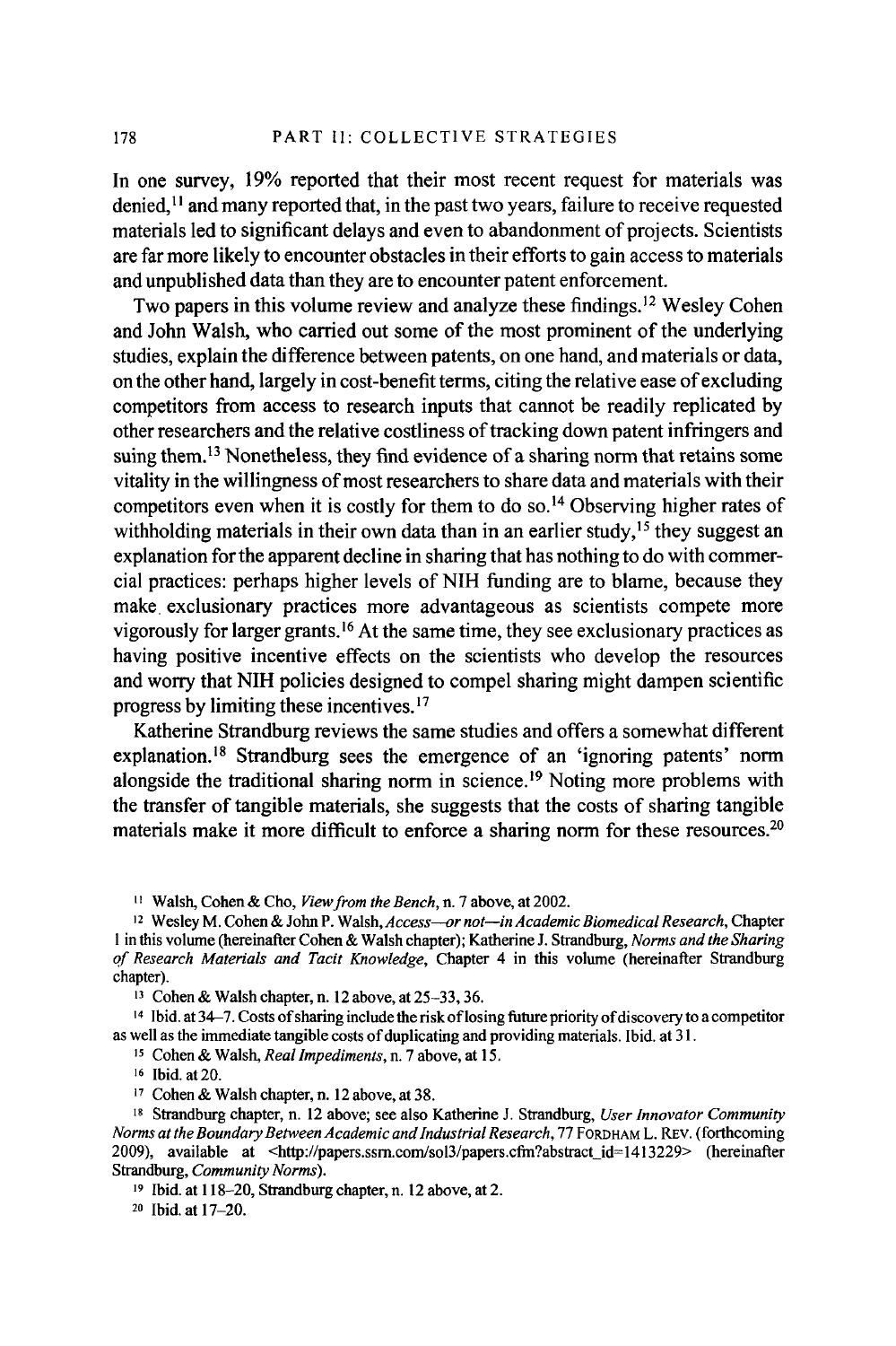Her normative story rests on an account of the preferences of academic scientists as rational actors, including a preference to learn the results of the collective research project. 21 In contrast to Cohen and Walsh, she assumes that researchers would be adequately motivated to invest in tool development by their need for tools to use in their own research, even without the benefits of exclusivity, and that increased sharing would therefore be unequivocally good for science.<sup>22</sup> She therefore proposes mechanisms to promote the sharing of research materials and to reduce the private payoffs of exclusivity.

The cost-benefit account and the norms account are not entirely distinct. Costs and benefits lurk behind norms, and norms factor into the costs and benefits of actions that violate or conform to those norms. In the end, the most striking differences between Cohen & Walsh on one hand and Strandburg on the other reside not in their explanations of the data but in their assumptions on matters that the data do not illuminate. Nonetheless, the two accounts have somewhat different implications for understanding the role of transaction costs and the potential for an anticommons arising in the exchange ofresearch tools.

#### **I. Cost-Benefit Analysis**

The cost-benefit account offers a straightforward explanation for the observation that exchanges of materials are more likely to give rise to research-impeding transaction costs and bargaining breakdowns than exchanges driven by patent rights.

As a matter of law, a user needs to get permission from the patent owner before using a patented invention. But as a matter of practice, both owners and infringers routinely ignore patents in the context of upstream research. Would-be users thus readily gain access to patented technology without having to engage first in costly bargaining, a fact that minimizes the risk of an anticommons arising from a proliferation of patents alone.

Cohen and Walsh distinguish patent rights from what they call 'practical excludability.<sup>23</sup> With or without a patent, a scientist or institution may control access to a resource, such as a large private database or a transgenic mouse. Those in control of such a resource hold the practical power to force other users to enter into an agreement before they will share it. Sometimes practical excludability and

21 Strandburg argues that 'the pervasiveness of the disregard for patents, its justification in normative terms ... the distinction between using a tool in research and "making a profit," the use of reputational and shunning penalties to enforce forbearance and sharing, and the involvement of community organizations and high-status members as "norm entrepreneurs" in promoting it suggest that the "ignore research tool patents" is a positive social norm enforced within the community of academic and industrial researchers.' Ibid. at 121.

22 Ibid. at I I, 19.

<sup>23</sup> Cohen & Walsh, *Real Impediments,* n. 7 above.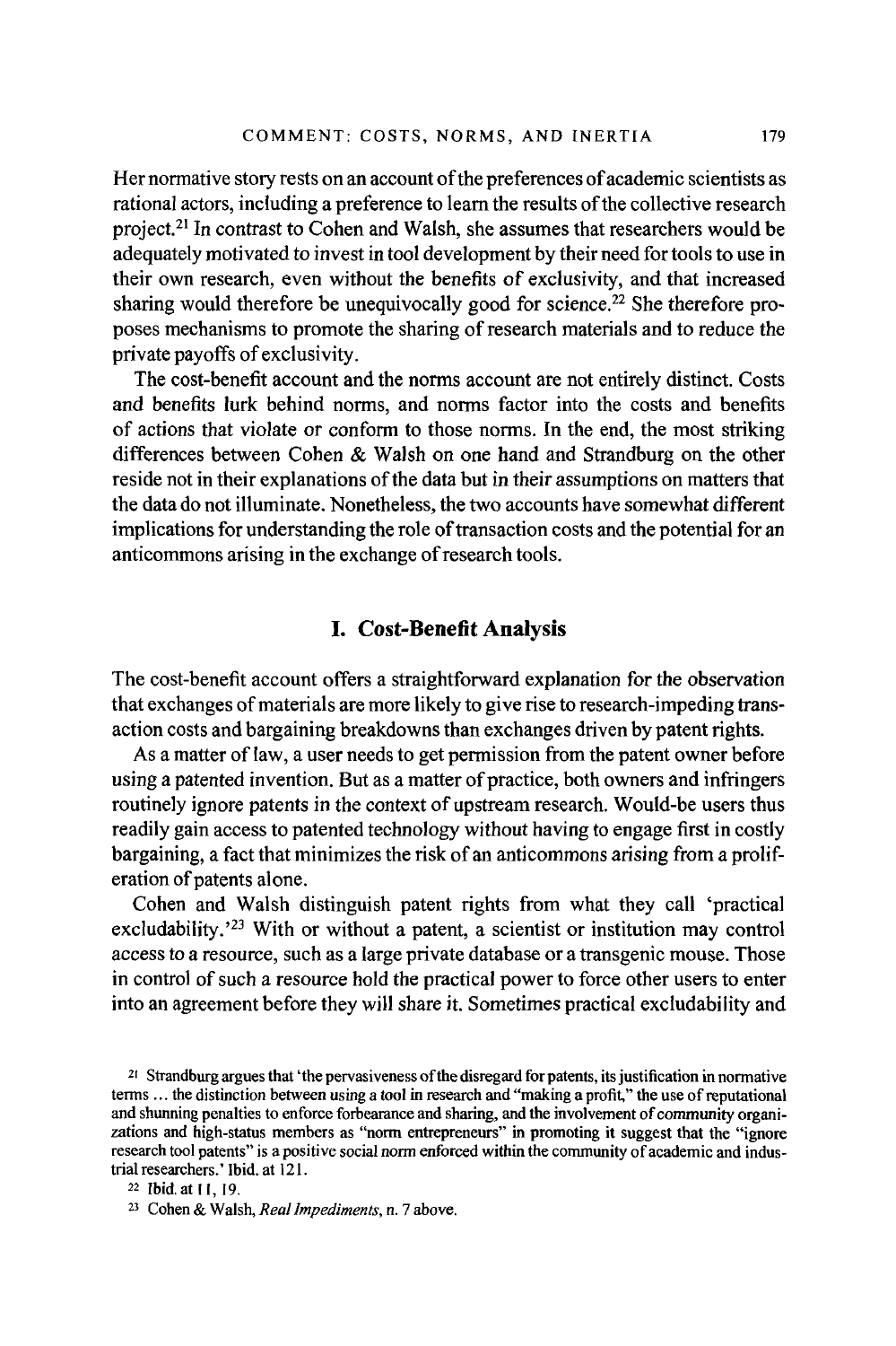patent protection may both be present, as in the case of patented transgenic mice. 24 But sometimes users have the capacity to duplicate patented inventions in their own laboratories without the cooperation of the patent owner.<sup>25</sup> and sometimes users need the cooperation of owners before they can gain access to unpatented materials and data.

Practical excludability has three notable attributes. First, for practical excludability to exist, the resource must be costly for users to recreate on their own. If users are able to duplicate the resource at reasonable cost in their own laboratories, they may not even become aware of purely legal obstacles such as patents. Strandburg explains that it may be more costly for users to duplicate materials because the materials embody considerable tacit knowledge about how to produce them or because of the importance of standardization for the research. 26 The same may be true of new methods or data. If it is costly for users to recreate the resource, it may also be costly for the owner to provide it, $27$  although this is not a necessary feature of practical excludability. The costliness of sharing may make owners less willing to share; on the other hand, owners may be able to exchange the practically excludable resource for value that helps defray its costs.<sup>28</sup> As long as it is cheaper for the owner to share the resource than it is for the user to recreate it, there are potential gains from exchange that stand to be dissipated through transaction costs or lost through bargaining breakdowns.

Second, practical excludability requires that the owner be able to exclude users from the resource at low cost. This is an important distinction between patents and practical excludability. Enforcement of a patent is a high cost endeavor; failure to share materials and data may require little or no effort on the part of the owner. Exclusion becomes more costly if the owner needs to share the resource to secure

<sup>24</sup> David Mowery and Arvids Ziedonis have examined Materials Transfer Agreements (MTAs) at the University of Michigan and found that they are often complements to patents rather than substitutes for patents. David C. Mowery & Arvids Z. Ziedonis, Academic Patents and Materials Transfer Agreements: *Substitutes or Complements?,* 32 J. TECHNOL. TRANSFER 157 (2007).

<sup>25</sup> It is tempting to speculate that the patent law requirement for an enabling disclosure of how to make and use the invention, 35 U .S.C. § 112, forces inventors to codify their inventions and thereby puts researchers in possession of the invention without the need for further consultation with the inventor. But it seems from the studies reviewed herein that many researchers are infringing patents that they are not aware of, suggesting that they are learning how to make and use these inventions from sources other than patent disclosures.

<sup>26</sup> Strandburg chapter, n. 12 above, at 17.<br><sup>27</sup> It may consume costly materials and the time of skilled laboratory personnel to reproduce tangible materials and to ship them off, or to train the user to produce the materials independently. See ibid. at 20-29. Even in the case of data, it may be costly for the owner to provide access in a form that is readily usable by others or to explain how to use a database. Moreover, as Cohen and Walsh elaborate, sharing a resource with competitors may deprive the owner of a competitive advantage in future research, at the cost of losing future priority of discovery and attendant future rewards. Cohen & Walsh, *Real Impediments, n. 7 above, at 4-7.* 

28 Payment may *take* many forms, including cash, acknowledgement in publications, collaboration on future research, or license rights to future discoveries.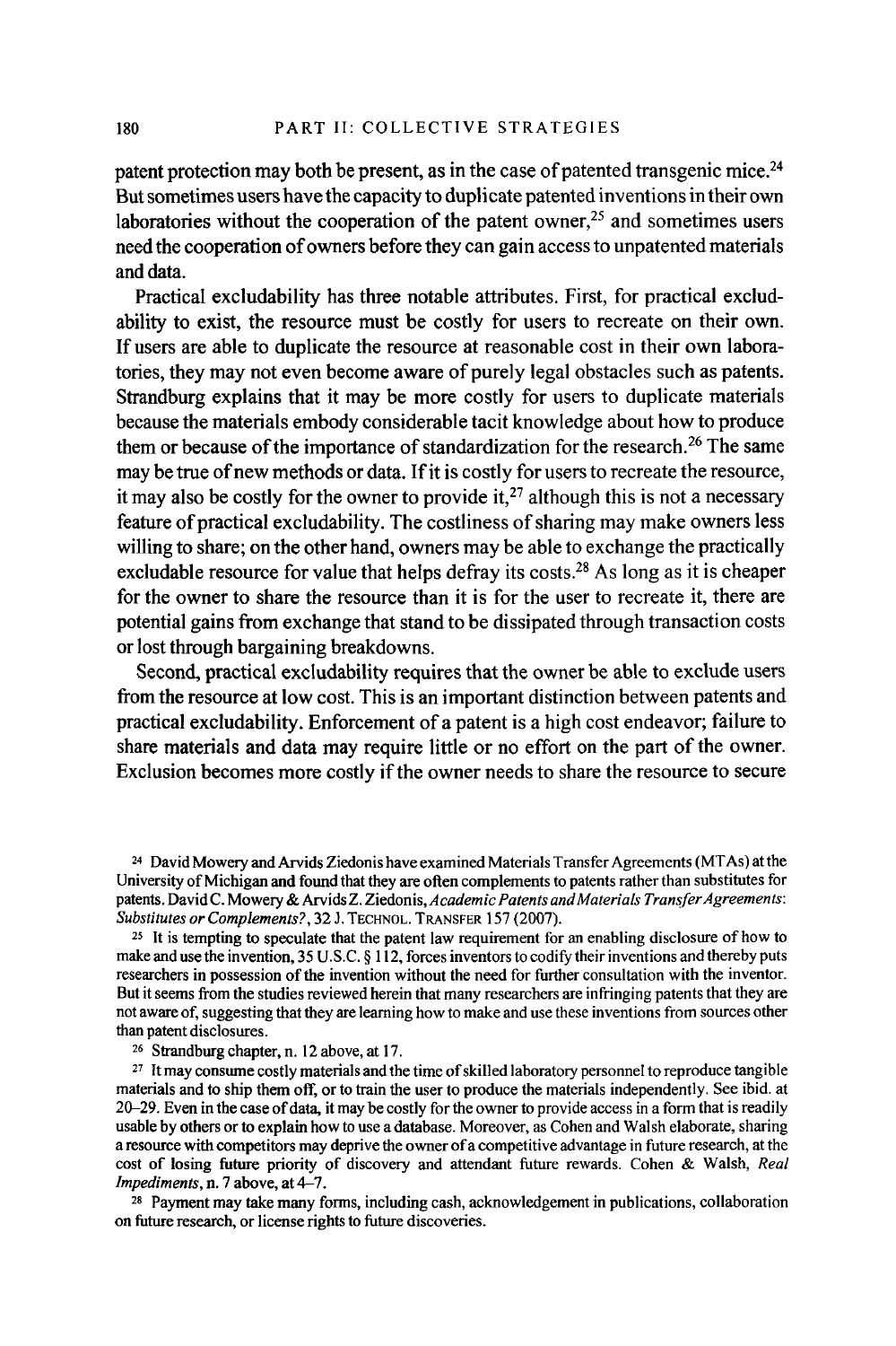patents or other rewards, or to avoid reputational penalties. When it is cheap for owners to exclude users, exclusion is more likely.

Third, when it is costly for users to create the resource on their own, and cheap for owners to exclude users, the burden of inertia rests on the user to overcome transaction costs before proceeding with the use. This is another important distinction between patents and practical excludability. If a patent is the only obstacle to use of a technology, the burden of inertia rests on the patent owner to detect and stop the infringing activity, generally after it is under way. The patent owner has a legal remedy, but this remedy is not self-executing. Infringement litigation is costly and fraught with risks. The cost and risk may seem worthwhile if market exclusivity in a lucrative product is at stake, but if the user is an academic researcher who is not close to developing a commercial product, the owner may conclude that the costs of enforcement do not justify the potential gains. The higher the costs of enforcement, the less likely enforcement becomes. In this environment, researchers may feel that it is generally safe to proceed without a license, even when they are aware of the patents.

Compare the position of a researcher who wishes to use a tangible research tool that she cannot readily duplicate in her own laboratory. If it is cost-prohibitive to duplicate the tool, the burden of inertia rests on the user to persuade the party in control to agree to share it before proceeding with the use. The owner doesn't have to bring an infringement action in order to force researchers to pay, but can sit back and wait for users to seek access and then bargain over terms. The tool may or may not be covered by a patent, and the researcher who seeks access may or may not be aware of the patent if it exists. The obstacle that academic researchers take note of is not likely to be a patent, but a restriction on access to something that is costly to duplicate without a license. The need for *ex ante* cooperation from the owner requires the researcher to incur transaction costs before proceeding in a way that the remote future possibility of infringement liability does not.

This highlights an interesting dimension to the anticommons problem that Heller and Eisenberg did not address: the burden of inertia matters in predicting the likelihood of use in the presence of significant transaction costs. When the burden of inertia to clear rights in advance is on users-as it is when researchers seek access to materials or data from someone else-high transaction costs work to the detriment of users, creating a risk of underuse. The user must incur these costs before using the resource, and if the transaction costs exceed the expected value of the use, it likely will not happen. But when the burden of inertia to enforce rights against infringers after the fact is on owners—as it is when users infringe patents—high transaction costs work to the detriment of owners, mitigating the risk of underuse. The more costly it is to enforce patents, the less likely it is that owners will go to the trouble, making it less risky for users to proceed without first bargaining for a license.

Of course, this dichotomous account of the burden of inertia is a simplified story that may not capture the nuances of every potential transaction. One can imagine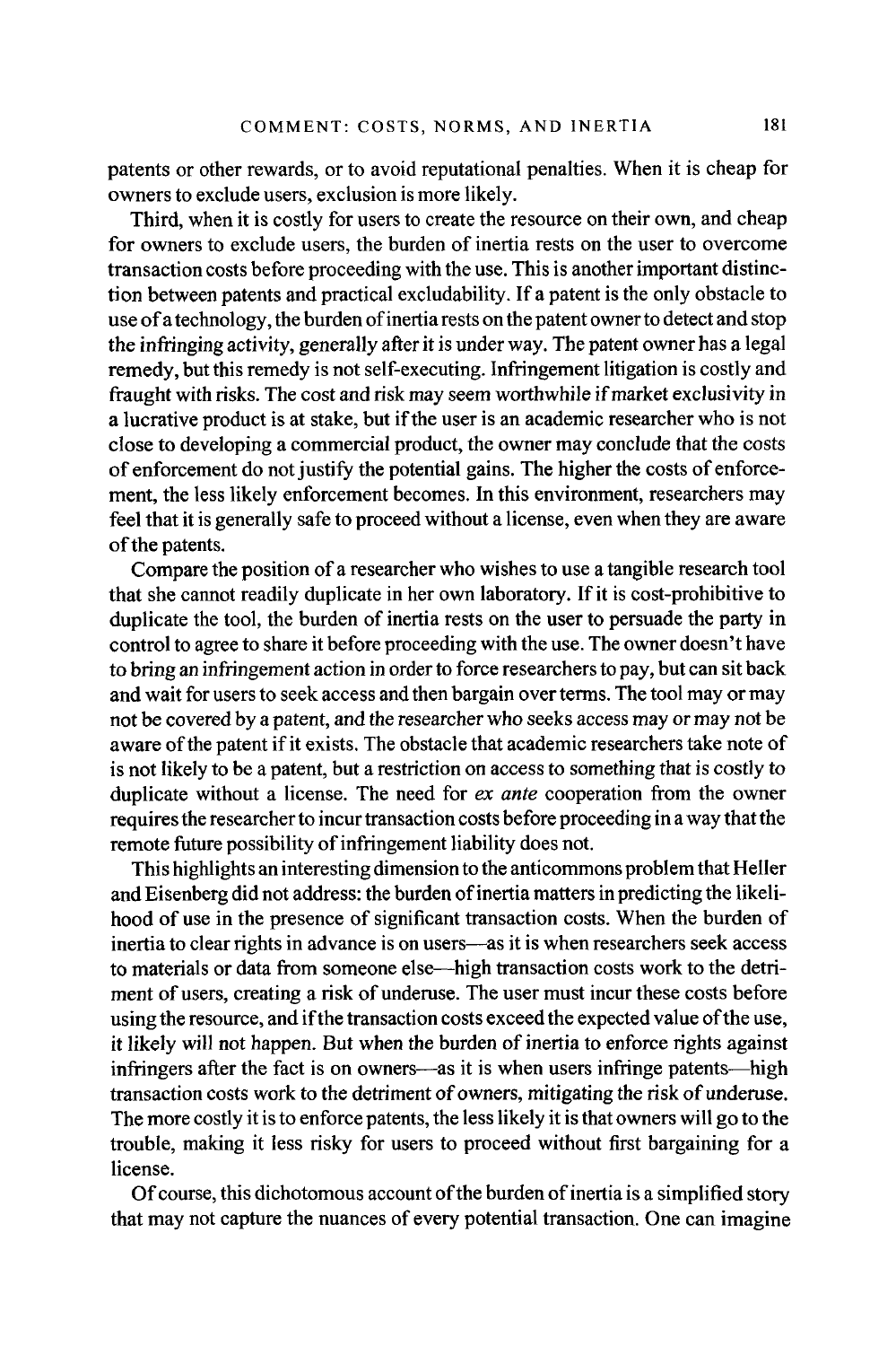circumstances in which the party whom I have pictured as free of the burden of inertia—the unlicensed user in the case of patents or the owner of the resource in the case of practical excludability—is motivated to seek out a deal rather than to leave it up to the other party to make the first move. A patent infringer may fear legal liability and want to secure a license before proceeding further with R&D, even though the patent owner is so far unaware of the infringing activity or willing to ignore it for now. As for material transfers, some owners may affirmatively wantto disseminate their materials for profit and be motivated to seek out potential users as customers, incurring transaction costs along the way rather than leaving the burden of inertia on would-be users. Moreover, the burden of inertia may shift as the situation unfolds. If the patent owner takes action to enforce the patent, the infringer may need to incur significant costs to respond. Even if the user makes the first move, an owner of materials who wants to enter into a lucrative transfer will need to incur transaction costs in order to get to that point. But despite the plausibility of these alternative scenarios, the recurring observation in multiple studies that negotiations over transfer of materials are more likely to block research than patents suggests that the simplified account holds true much of the time. The result is, on one hand, to mitigate the risk of an anticommons arising from a proliferation of patents alone and, on the other hand, to aggravate the risk of an anticommons arising from a proliferation of resources that are characterized by practical excludability.

For purposes of refining the anticommons hypothesis, what matters is that high transaction costs to clear property rights do not necessarily lead to inefficient underuse. Not every property right is like a padlock on a door that cannot be opened without first tracking down the owner and negotiating to get the key. Some property regimes put the burden on the owner to identify and pursue those who have gained access without permission. In such a regime, the costlier it is to enforce property rights, the less likely it is that enforcement will occur, and the safer it is to proceed without a license.

The burden of inertia may provide an adjustable mechanism for shifting the balance between *ex ante* incentives for innovation and downstream risks of an anticommons without changing the underlying property rights. Where the burden of inertia lies may appear at first to be mere happenstance-a fortuitous consequence of the cost ofreplicating a particular resource, or an inadvertent byproduct of the costs of enforcing legal rights in a society that cares about due process. But the burden ofinertia can sometimes be adjusted as a design feature of property regimes. Legal proceedings may be elaborate or simple. Burdens of proof may be placed on plaintiffs or on defendants. The sheriff may lend owners a hand or leave them to fend for themselves.

Consider the case of patents. As noted, ordinarily the burden of inertia to enforce patents rests on patent owners. But in the case of patented drugs, Congress has shifted some of that burden from owners to infringers. Under the Drug Price Competition and Patent Term Restoration Act of 1984, sometimes known as the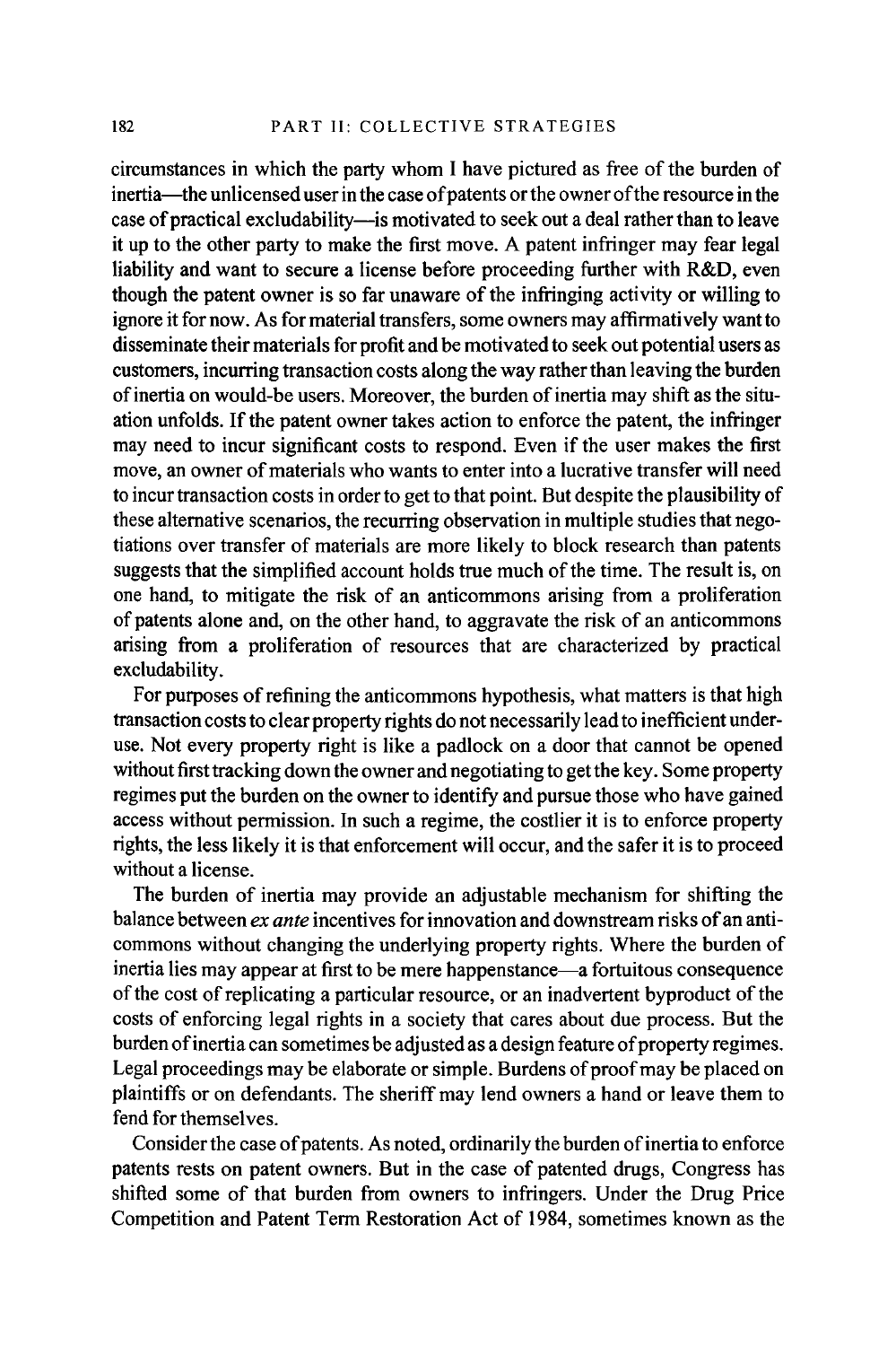Hatch-Waxman Act,29 patent owners who seek to exclude generic competitors from the market are not limited to the slow and costly process of seeking a judicial remedy for infringement, but may use their patents to defer FDA approval of a generic version of a patented drug.30 The statute requires the manufacturer of a generic version of a previously approved drug to certify to the FDA that its product does not infringe any valid patents, even if it otherwise meets the FDA's standards for approval.<sup>31</sup> If the generic manufacturer challenges the patent, the owner may file a lawsuit to establish that the patent is valid and infringed. But the owner need not await a judicial remedy to get relief. While the lawsuit is pending, and without evaluating its merits, the FDA will enter an automatic 30-month stay of approval of the generic product.<sup>32</sup> The net effect is similar to a preliminary injunction against the generic product, but without the usual burden on the patent owner to demonstrate a likelihood of success on the merits, irreparable harm, a balance of hardships in its favor, and impact on the public interest.<sup>33</sup> Although this enhanced benefit to patent owners gains leverage from a legal regime outside the patent system, it is hardly an inadvertent byproduct of FDA regulation. The statute explicitly directs FDA to consider patent protection and the status ofinfringement litigation in determining the effective date of product approval.<sup>34</sup> The result is a significant shift in the burden of inertia away from the patent owner.

A similar shift in the burden of inertia has occurred between copyright owners and creators of academic coursepacks as a consequence of judicial decisions holding commercial copy centers liable for making and selling photocopies of copyrighted materials for classroom use.<sup>35</sup> Although the copyright statute explicitly permits fair use of a copyrighted work, including 'reproduction in copies ... for purposes such as  $\dots$  teaching (including multiple copies for classroom use),<sup>36</sup> the courts have held that a for-profit copy center that makes such copies for sale to students is not entitled to claim fair use.<sup>37</sup> Fearing liability for infringement, many copy centers thereafter began requiring that professors obtain licenses to reproduce all copyrighted works before they would make copies of coursepacks. The result

29 Pub. L. No. 98-417, 98 Stat. 1585 (codified as amended in scattered provisions of 15 U.S.C., 28 U.S.C., and35 U.S.C.) (hereinafter Hatch-Waxman Act).

30 15 u.s.c. §§ 355 (b), (c), G). 31 15 u.s.c. § 355 G). 32 See, eg, *Apote.x, Inc. v. Thompson,* 347 F.3d 1335 (Fed. Cir. 2003) (holding that Hatch-Waxman Act does not require FDA to review patents for validity and infringement).

33 See, eg, *Sanoji-Synthelabo v. Apote.x,* 470 F.3d 1368, 1374 (Fed. Cir. 2007) (reciting standards for preliminary injunction).<br> $34 \quad 15 \text{ U.S.C.}$  §§ 355 (b), (c), (j).

34 15 u.s.c. §§ 355 (b), (c), G). 35 See *Basic Books Inc. v. Kinko's Graphics Corp.,* 758 F. Supp. 1522 (S.D.N.Y. 1991), *Princeton University Press v. Michigan Document Services,* 99 F .3d 1381 ( 6th Cir. 1996).

36 17U.S.C.§107.

37 99F.3dat 1389.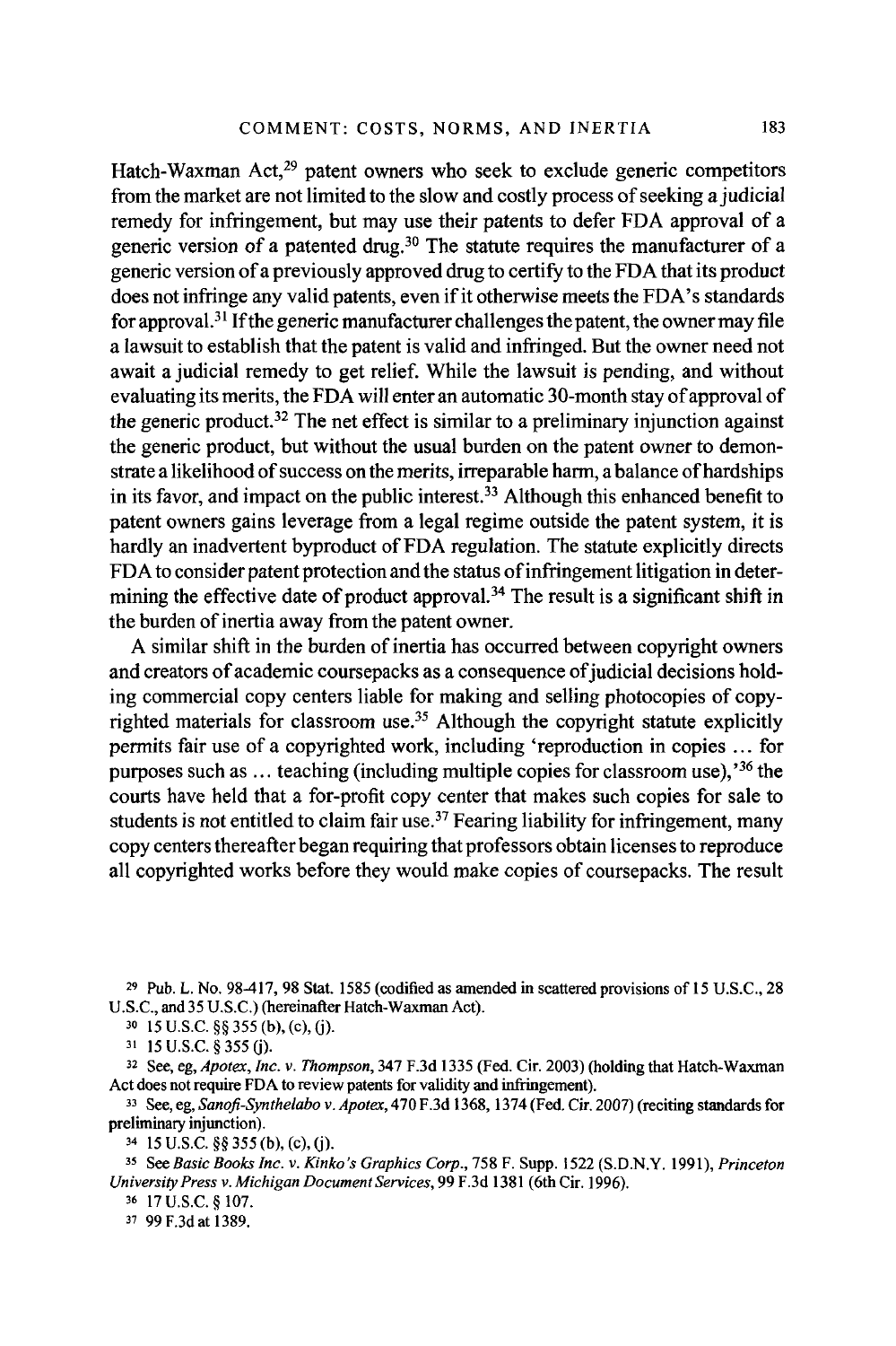has been a dramatic shift in the burden of inertia from copyright owners onto professors who use their works in teaching materials.<sup>38</sup>

If policymakers were so inclined, they could find ways of shifting the burden of inertia from the owners of patents on research tools onto infringers of those patents. The studies reviewed herein suggest that academic researchers often get away with patent infringement, 39 and those who fear that patents could otherwise impede academic research might consider that a good thing. But suppose one believed, as Cohen & Walsh tentatively suggest, $40$  that the lack of practical excludability prevents owners of research tool patents from receiving adequate compensation for their innovations from the researchers who use them.<sup>41</sup> One might try to lighten the burden of inertia on patent owners by making it easier for them to get preliminary injunctions against unauthorized use of their inventions in research. Or, one might borrow the power of federal research sponsors over grantees to facilitate enforcement by patent owners, much as Congress has borrowed the power ofFDA over drugs to reduce the burden on owners of drug patents.42 Research sponsors might, for example, require grantees to promise to exercise due diligence to avoid patent infringement, or to affirm that the work for which they seek funding will not infringe patents. They might also retain the right to suspend grant funding for patent infringers.

Of course, such a shift in the burden of inertia could aggravate the risk of an anticommons developing. If policymakers are more worried about creating an anticommons than they are about fortifying upstream R&D incentives, they might have quite the opposite impulse. Rather than making it cheaper to enforce patents, they might make it more costly. In fact, federal funding agencies have shown little political inclination to strengthen the hand of patent owners against their own grantees. Quite the contrary, **NIH** has instead used its influence as research sponsor to reduce transaction costs that impede access to proprietary research tools and to minimize the impact of patents on academic research.43 After the Court of Appeals for the

38 See, eg, Stanford University Libraries, Copyright & Fair Use, available at <http://fairuse. stanford.edu/Copyright\_and\_Fair\_Use\_Overview/chapter7/7-a.html>; University of Texas, Fair Use of Copyrighted Materials, available at <http://www.utsystem.edu/ogc/lntellectualproperty/ COPYPOL2.HTM>.

<sup>39</sup> See nn. 7-11 above and accompanying text.<br><sup>40</sup> See n. 17 above and accompanying text.<br><sup>41</sup> For a defense of the importance of providing effective protection for research tool patents, see *lntegra Lifesciences I, Ltd. v. Merck KgAA,* 496 F.3d 1334, 1338 (Fed. Cir. 2007) (Rader, J., dissenting in part and concurring in part). See also Elizabeth A. Rowe, *The Experimental Use Exception to Patent Infringement: Do Universities Deserve Special Treatment?, 57 HASTINGS L.J. 921 (2006) (arguing that exemptions from infringement liability should be narrowly construed).* 

<sup>42</sup> See nn. 29-34 above and accompanying text.<br><sup>43</sup> See, eg, Dep't of Health & Human Serv., Nat'l Inst. Of Health, Principles and Guidelines for Recipients ofNIH Research Grants and Contracts on Obtaining and Disseminating Biomedical Research Resources: Final Notice, 64 Fed. Reg. 72090 (Dec. 23, 1999); Memorandum of Understanding Between E.I. DuPont de Nemours & Co. and Public Health Service (July I, 1999), available at <http://www.ott. nih.gov/pdfs/oncomouse.pdt> and Memorandum of Understanding Between DuPont Pharmaceuticals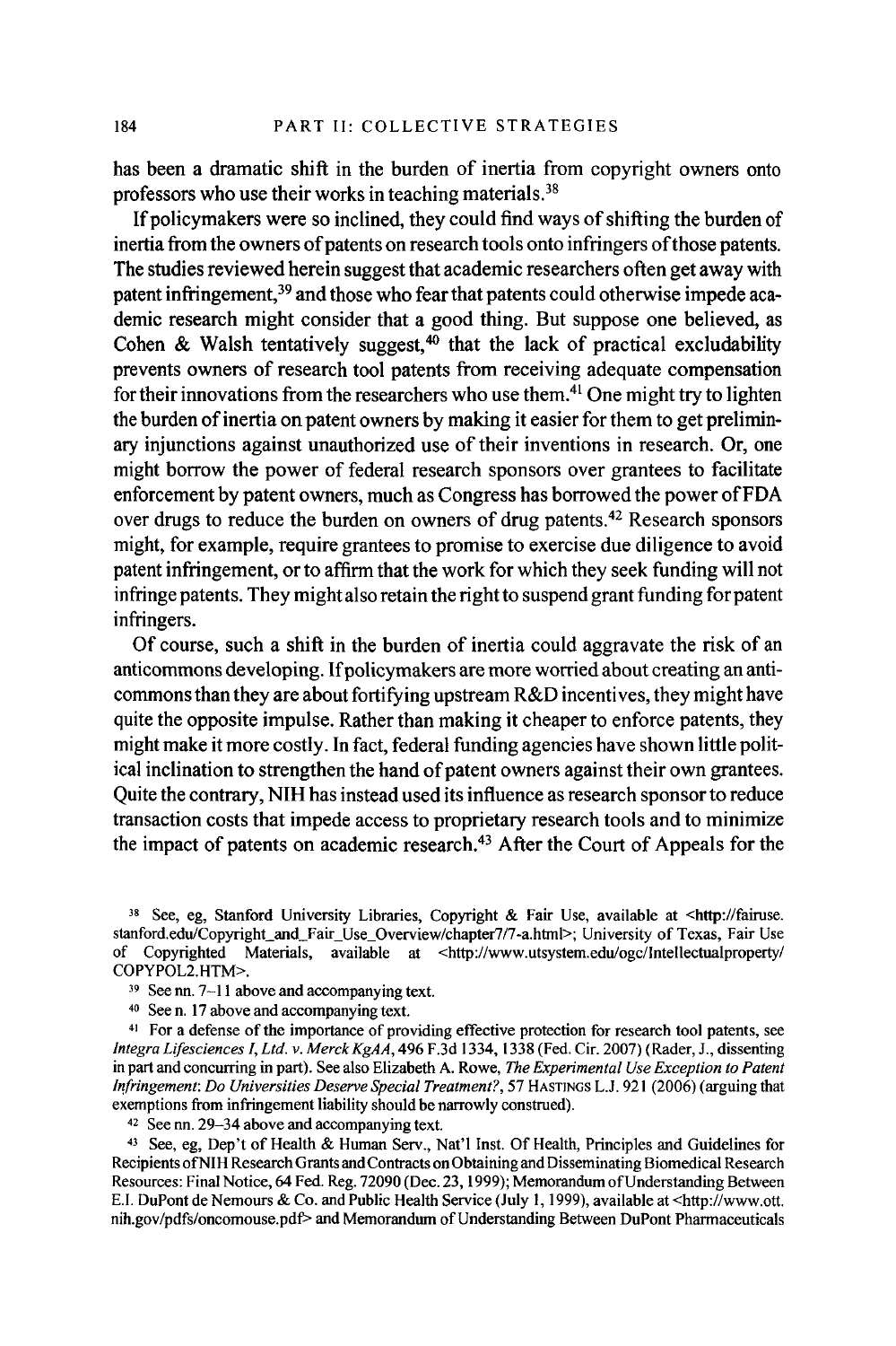Federal Circuit squarely held that nonprofit research in universities is not categorically exempt from infringement liability,<sup>44</sup> the National Academies of Science put a research exemption from patent infringement on its legislative agenda for patent law reform  $45$ 

Given the reported infrequency of patent enforcement against universities and academic researchers, it is interesting that the scientific community remains concerned about this issue.46 Perhaps the institutional perspective of universities is different than the individual perspective ofresearchers as revealed in the reported studies.<sup>47</sup> Universities may feel little confidence that past patterns of nonenforcement of patents will continue indefinitely. Public universities appear for now to enjoy sovereign immunity from patent infringement actions.<sup>48</sup> but there are signs that the Supreme Court may be retreating from its prior robust concept of state sovereign immunity.<sup>49</sup> Patent infringement exposes both researchers and

and Public Health Service (July 1998), available at <http://www.ott.nih.gov/pdfs/cre-lox.pdf>; Dep'tof Health & Human Serv., Nat'! Inst. Of Health, Best Practices for the Licensing of Genomic Inventions: Final Notice, 70 Fed. Reg. 18413 (April 11, 2005).

The Supreme Court extended further protection from infringement liability for upstream research with its decision in *Merck* v. *Integra,* 545 U.S. 193 (2005), broadly construing a statutory exemption from infringement liability to cover industry-sponsored research in a university laboratory on a patented molecule. The statutory exemption was added as part of the Hatch-Waxman Act, n. 29 above, to permit clinical testing of generic versions of patented drugs during the patent term to facilitate prompt market entry thereafter, but the statutory language provides more broadly:

It shall not be an act of infringement to make, use, offer to sell, or sell within the United States or import into the United States a patented invention ... solely for uses reasonably related to the development and submission of information under a Federal law which regulates the manufacture, use, or sale of drugs ...

Hatch-Waxman Act § 202, codified at 35 U.S.C. § 271(e)(1). The statutory basis for the exemption was not that the research occurred in a university setting, but rather that it was related to the development and submission of information to the FDA, a condition that commercial research can more easily satisfy than academic research. 545 U.S. at 202,206.

<sup>44</sup>*Madey v. Duke,* 307 F.3d 1351 (Fed. Cir. 2002). 45 STEPHEN A. MERRILL ET AL., A PATENT SYSTEM FOR THE2lsTCENTURY 82 (2004).

46 See Association of American Universities et al., Comments on H.R. 1908 and S. 1145, The Patent Reform Act of 2007 (2007) at 5, available at <http://www.nacua.org/documents/PatentReformAct\_ Comments.pdf>.

<sup>47</sup> Studies of the impact of intellectual property on research scientists have relied heavily on surveys of working scientists rather than professionals engaged in technology transfer or freedom to operate. It is possible that these professionals know more than scientists about costs imposed on universities in dealing with demand letters from patent owners, for example.

48 See College Savings Bank v. Florida Prepaid Postsecondary Education Expense Board, 527 U.S. 666 (1999).

49 For the robust version of sovereign immunity, see *Seminole Tribe v. Florida,* 517 U.S. 44 ( 1996); *Florida Prepaid v. Coll. Sav. Bank,* 527 U.S. 627 (1999); *Coll. Sav. Bankv. Fla Prepaid Postsecondary Educ. Expense Board,* 527 U.S. 666 (1999). For a critique of these decisions in the context of patent infringement by universities and a suggestion that the federal government should condition receipt of federal research funds on a waiver of sovereign immunity for patent infringement, see Jennifer Poise, *Holding the Sovereign's Universities Accountable for Patent Infringement after* Florida Prepaid *and*  College Savings Bank, 89 CALIF. L. REv. 507 (2001). For recent evidence of possible retreat from the robust version of sovereign immunity, see *Cent. Virginia Cmty. Coll. v.Katz,* 546 U.S. 356 (2006) (holding that Congress has authority to abrogate state sovereign immunity in bankruptcy cases). The Supreme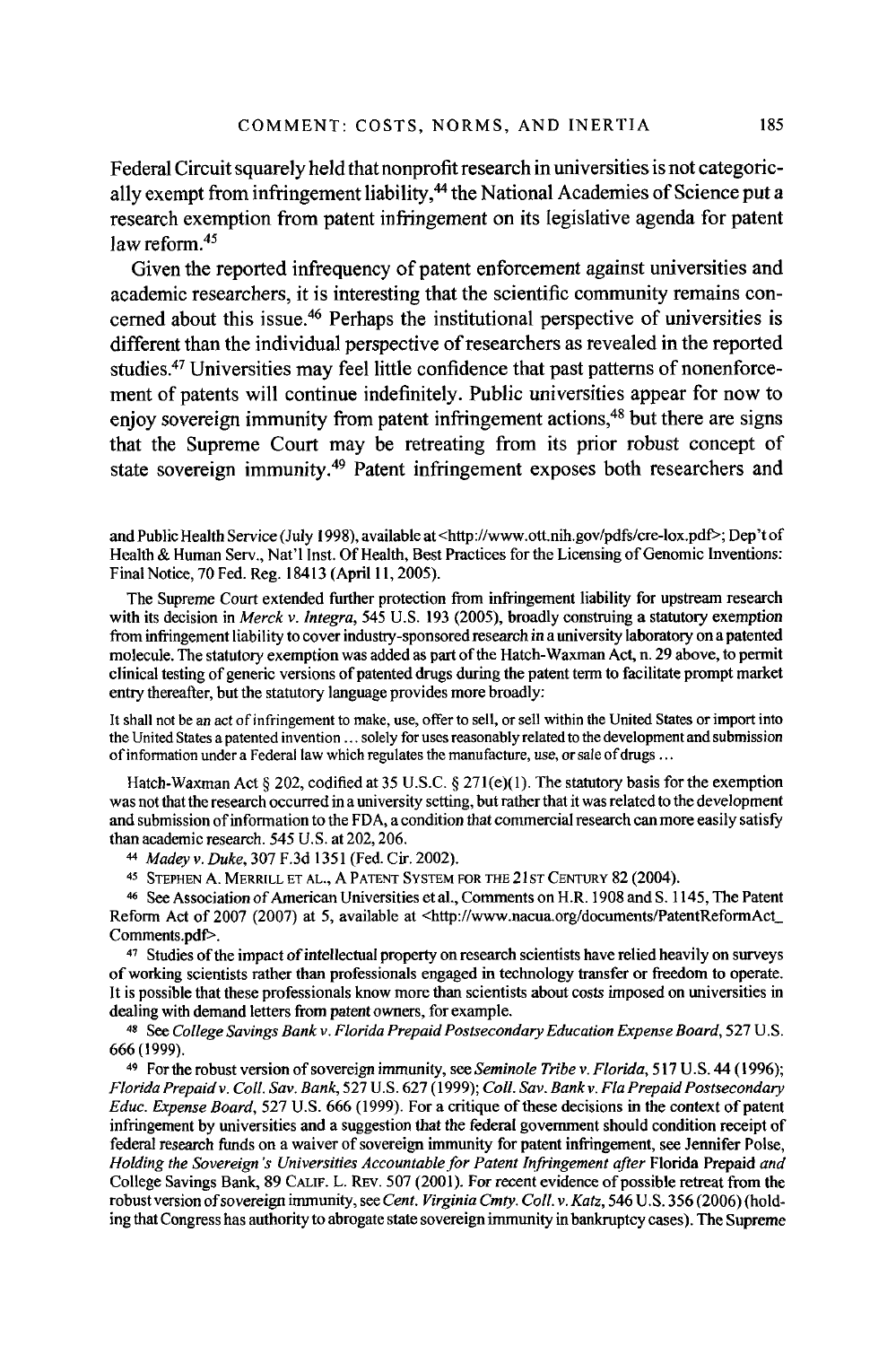institutions to risks of liability, but academic institutions have endowments that might make them more attractive targets of enforcement than individuals, and they may better appreciate the magnitude of the liability risk. Universities are generally risk-averse institutions, and they may find it challenging even to evaluate risks of patent infringement liability. Liability risks, as well as freedom to operate costs, increase with the number of relevant patents, which might tempt risk-averse institutions to curtail research in areas characterized by extensive patents. But traditions of academic freedom make it difficult for university administrators to control the behavior of scientists in order to control liability risks. Perhaps a research exemption that eliminates the risk seems like a good way out of this bind.

#### **II. Sharing Norms**

Katherine Strandburg offers a norms-based account of the lack of enforcement of patents in academic research. 50 According to this account, the research community has responded to a proliferation of patents in upstream research by adapting its traditional norms, which in the past called for sharing and not patenting, to permit patenting but also to call for ignoring patents in the context of university research.<sup>51</sup> She finds evidence that norms play a role in the dissemination of research tools in the efforts of prestigious scientific institutions, such as the National Academies of Science<sup>52</sup> and the National Institutes of Health,<sup>53</sup> to encourage sharing and to preserve freedom to operate for the scientific community, especially in the context of biomedical research. Empirical evidence suggests that universities have sought to abide by the guidelines established by these institutions in licensing their own patents.54

50 See Strandburg, *Community Norms,* n. 18 above.

Disseminating Biomedical Research Resources, 64 Fed. Reg. 24090 (Dec. 23, 1999), available at <http://ott.od.nih.gov/pdfs/64FR72090.pdt>, NIH Data Sharing Policy and Implementation Guidance (Mar. 5, 2003), available at <http://grants.nih.gov/grants/policy/data\_sharing/data\_sharing\_guidance. htm>.

<sup>5</sup>4 Lori Pressman et al., *The Licensing of DNA Patents by US Academic Institutions: An Empirical Survey,* 24 NATURE BIOTECHNOLOGY 31 (2006). See also *White Paper, In the Public Interest: Nine Points* 

Court recently sought the views of the solicitor general on a petition for certiorari in a case that could call into question the scope of state sovereign immunity in the patent law context. *Biomedical Patent Mgmt. v. California,* 128 S. Ct. 2076, 170 L. Ed. 2d 792 (2008) (inviting the Solicitor General to file a brief expressing the views of the United States in a patent infringement action brought against the California Department of Health Services that was dismissed on sovereign immunity grounds), decision below at *Biomedical Patent Mgmt. v. Cal/fomia,* 505 F.3d 1328 (Fed. Cir. 2007).

<sup>52</sup> See, eg, NATIONAL RESEARCH COUNCIL, FINDING THE PATH: ISSUES OF ACCESS TO RESEARCH RESOURCES (1999); NATIONAL RESEARCH COUNCIL, SHARING PUBLICATION-RELATED DATA AND MATERIALS: RESPONSIBILITIES OF AUTHORSHIP IN THE LIFE SCIENCES (2003); NATIONAL RESEARCH COUNCIL, REAPING THE BENEFITS OF GENOMIC AND PROTEOMIC RESEARCH: INTELLECTUAL PROPERTY RIGHTS, INNOVATION, AND PUBLIC HEALTH (2006).<br><sup>53</sup> Principles and Guidelines for Recipients of NIH Grants and Contracts on Obtaining and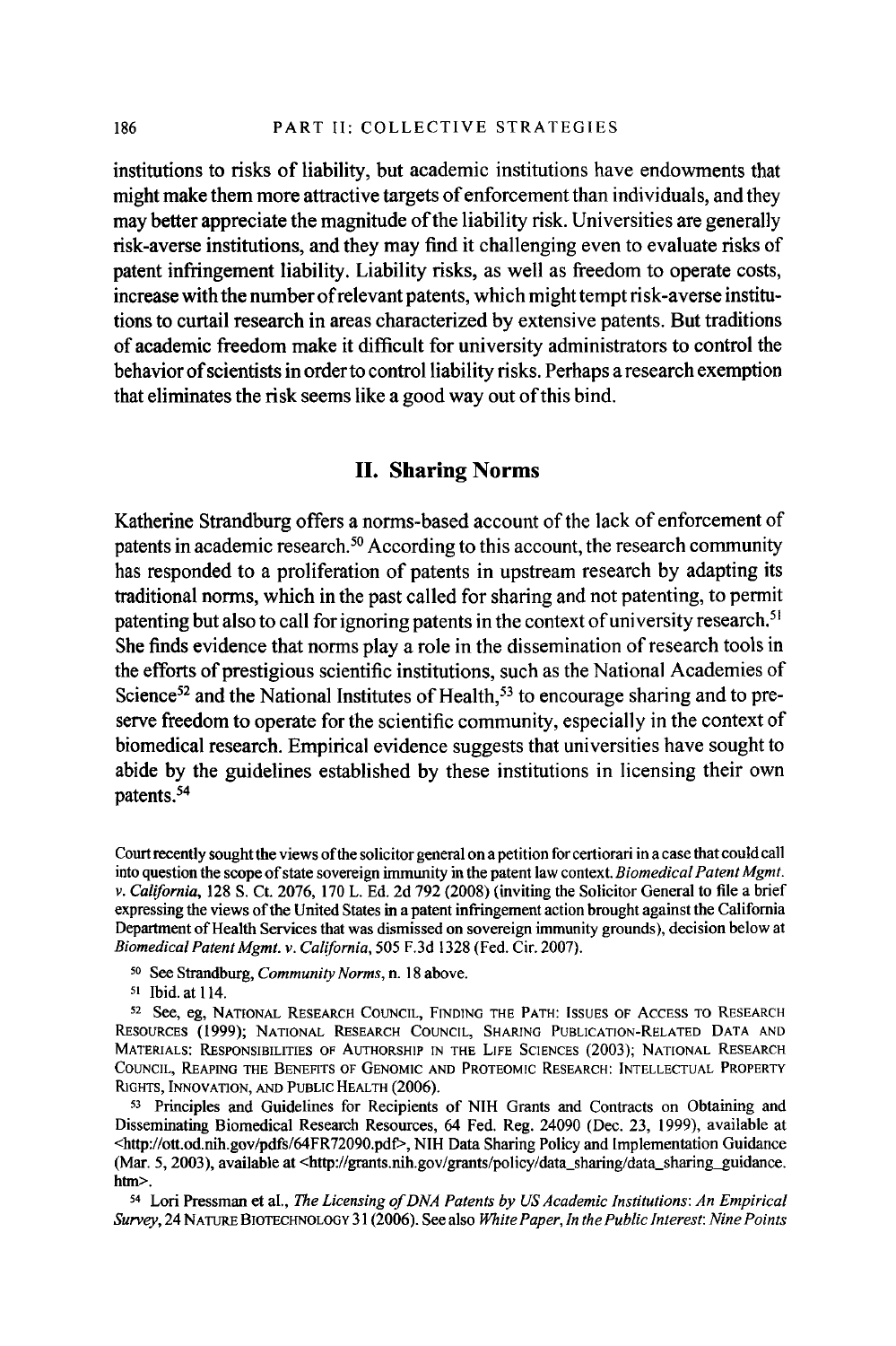One difficulty with this account is that it is not obvious as a normative matter why the scientific community would embrace an 'ignore patents' norm that is more robust than its sharing norms for materials and data. 55 Strandburg suggests that it is more challenging for the scientific community to maintain sharing norms for these resources because it is more costly to share them and because there are greater benefits to be gained by not sharing.<sup>56</sup> Cohen and Walsh see evidence of a possible sharing norm for materials in the fact that, despite the costs of sharing and the benefits of not sharing, most requests for materials and data are fulfilled.<sup>57</sup> It is possible that patents lurk behind some instances of failure to share materials, and that withholding of patented materials pending completion of a materials transfer agreement functions as a low-cost means of enforcing rights to these inventions against academic researchers. 58 Further empirical work might help to illuminate what the relevant norms are, how they are enforced, and how much work they do.

The norms account has some explanatory power in understanding counterexamples in which patents have actually been enforced. To the extent that nonenforcement of patents depends on the operation of social norms, one might expect that those norms would be more effective among members of a close-knit, homogeneous community who share those norms and who interact with each other enough to anticipate reciprocal claims and feel vulnerable to reputational consequences if they depart from the norms.<sup>59</sup> Such community members know that in the next round the positions of owner and user may be reversed, making owners more likely to treat users as they would hope to be treated themselves. Conversely, one might expect less compliance with norms by outsiders or fringe members of the community who have fewer concerns about reputation and reciprocity.

This may help explain the limited traction of the 'ignore patents' norm in the context of genetically altered mice.<sup>60</sup> One firm, duPont, obtained dominant patent

*to Consider in Licensing University Technology* (March 6 2007) (hortatory statement signed on behalf of nine research universities and the American Association of Medical Colleges encouraging universities to license inventions in accordance with normative principles), available at <http://news-service. stanford.edu/news/2007/march7/gifs/whitepaper.pdf>.

55 Perhaps the relevant normative distinction has less to do with sharing than with norms and traditions of free inquiry, particularly in academic research, which is where all scientists begin their careers. Hauling researchers into court to get them to stop their experiments may feel like an aggressive violation of their right of free inquiry, while failing to send off a transgenic mouse may seem more like failing to make a charitable contribution.

56 Strandburg chapter, n. 12 above, at I 7-19.

<sup>5</sup>7 Cohen & Walsh, *Real Impediments,* n. 7 above, at 18.

58 In their study of materials transfer agreements at the University of Michigan, David Mowery and Arvids Ziedonis, find that the use of materials transfer agreements often precedes the filing of a patent application and increases the likelihood that the university will patent the invention. David C. Mowery & Arvids Z. Ziedonis, n. 24 above, at 167.

59 Strandburg, *Community Norms* n. 18 above, at 41.

60 In a series of papers Fiona Murray has described the impact of patenting on the dissemination of the oncomouse and the response of the scientific conununity to licensing terms offered byduPont. Fiona Murray, *The Oncomouse That Roared: Resistance and Accommodation to Patenting in Academic*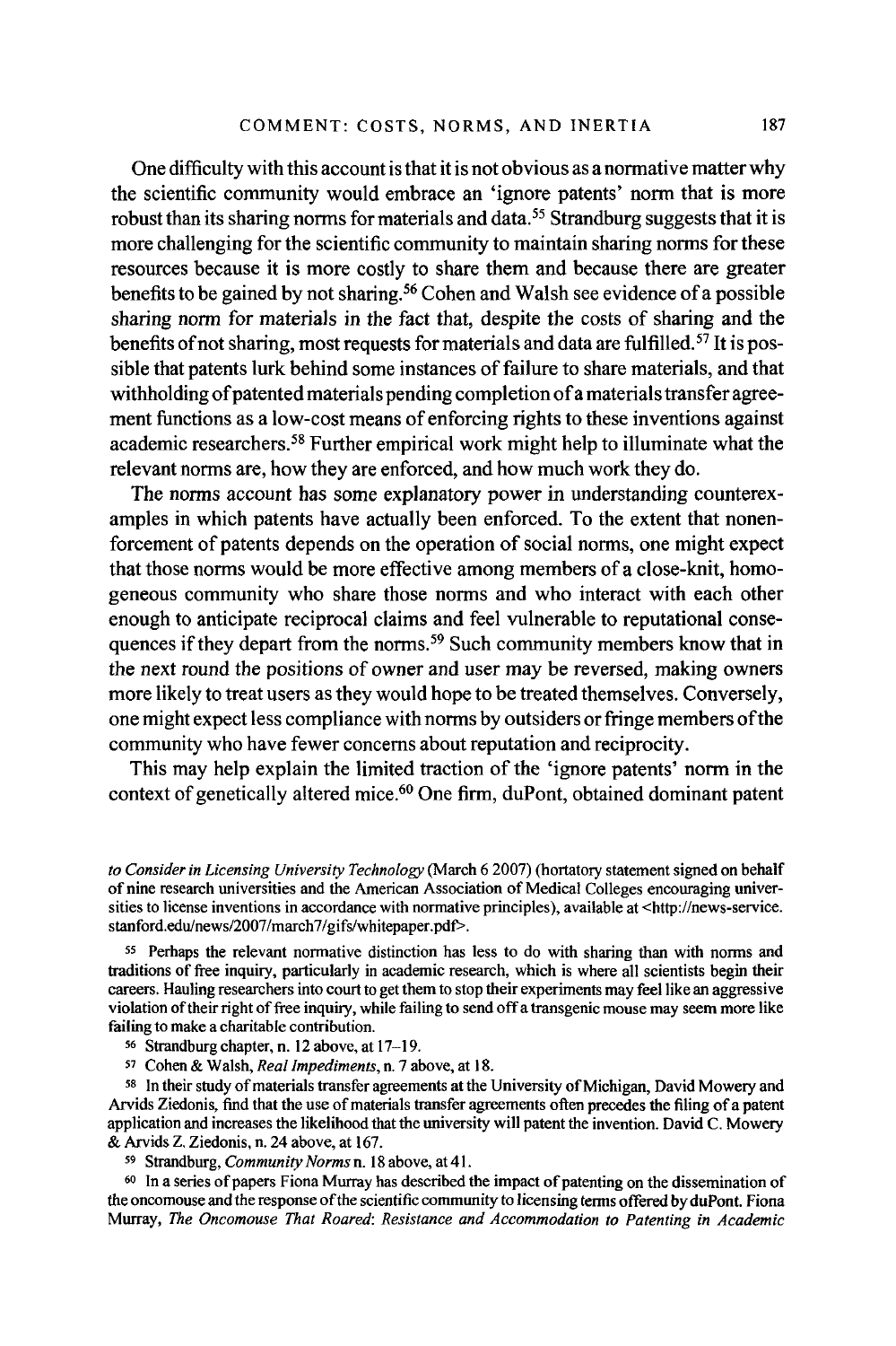rights as the exclusive licensee of Harvard University on both oncomice (ie, mice that have been genetically engineered to be susceptible to cancer) and ere-lox technology for creating 'knockout' mice (ie, mice in which certain genes are deleted in specific tissues). Oncomice and knockout mice are both important research tools. DuPont offered the mice to researchers on terms that provoked outrage in the academic community, including a prohibition on any further sharing or breeding of the mice, annual disclosure to duPont of research results, and a grant-back to duPont of rights in any future discoveries arising from use of the mice.<sup>61</sup> Some scientists responded by willfully ignoring the patent while creating their own mice and lobbying their universities to refuse to sign the duPont agreement. 62 Mouse geneticists discussed strategic responses at scientific meetings, and the National Academy of Sciences held a workshop and published a report on the topic.<sup>63</sup> The Director of the National Institutes of Health became personally involved in negotiations with duPont. 64 After *four years* ofhigh-level negotiations, duPont and NIH finally signed a Memorandum of Understanding that permitted academic scientists to use oncomice without cost for noncommercial purposes, but did not permit them to transfer the mice to scientists at other institutions without using a duPont MT A, nor to use them in industry-sponsored research.65 These restrictions have proven to be an ongoing source of problems between duPont and the scientific community, even years after the NIH Memorandum of Understanding. 66

Controversy over the licensing of these patents is sometimes presented as a clash between corporate and academic cultures.<sup>67</sup> But few corporate-academic interactions in biomedical research have been as protracted and difficult as this one. Perhaps duPont, whose core business is chemistry , 68 was less concerned about the traditional sharing norms ofbiomedical research than firms from the biopharmaceutical industry

*Science* (Working Paper 2006), available at <http://web.mit.edu/fmurray/www/papersffHE%20 ONCOMOUSE%20THAT%20ROARED\_FINAL.pdf> (hereinafter Murray, *The Oncomouse That Roared*); Fiona Murray, *Patenting Life: How the Oncomouse Patent Changed the Lives of Mice & Men* (Working Paper 2007), available at <http://www.bus.wisc.edu/insite/events/seminars/documents/ Oncomouse\_Chapter\_Short\_09242007.doc> (hereinafter Murray, *Mice and Men).* 

<sup>61</sup> Murray, *Mice & Men*, n. 60 above, at 25.<br><sup>62</sup> Ibid. at 27.<br><sup>63</sup> See NATIONAL RESEARCH COUNCIL. SHARING LABORATORY RESOURCES: GENETICALLY ALTERED MICE (1994).

64 Murray, *Mice & Men,* n. 60 above, at 3 I.

66 Eliot Marshall, *DuPont Ups Ante on Use of Harvard's OncoMouse,* 296 SCIENCE 1212 (2002); Sam Jaffe, *Ongoing Battle Over Transgenic Mice,* 18(14) THE SCIENTIST 46 (2004); Sasha Blaug, Colleen Chien, & Michael J. Shuster, *Managing Innovation: University-Industry Partnerships and the licensing of the Harvard Mouse,* 22 NATURE BIOTECHNOLOGY 761 (2004). 67 See Murray, *The Oncomouse That Roared,* n. 60 above, at I ('The Oncomouse is a prominent

example of the increasingly common collision between two institutions—academic and commercial science.').

68 Fora history ofR&D at DuPont, see DAVID A. HOUNSHELL & JOHN KENLY SMITH, JR., SCIENCE AND CORPORATE STRATEGY: DUPONT R&D 1902-1980 (1988).

<sup>65</sup> Ibid.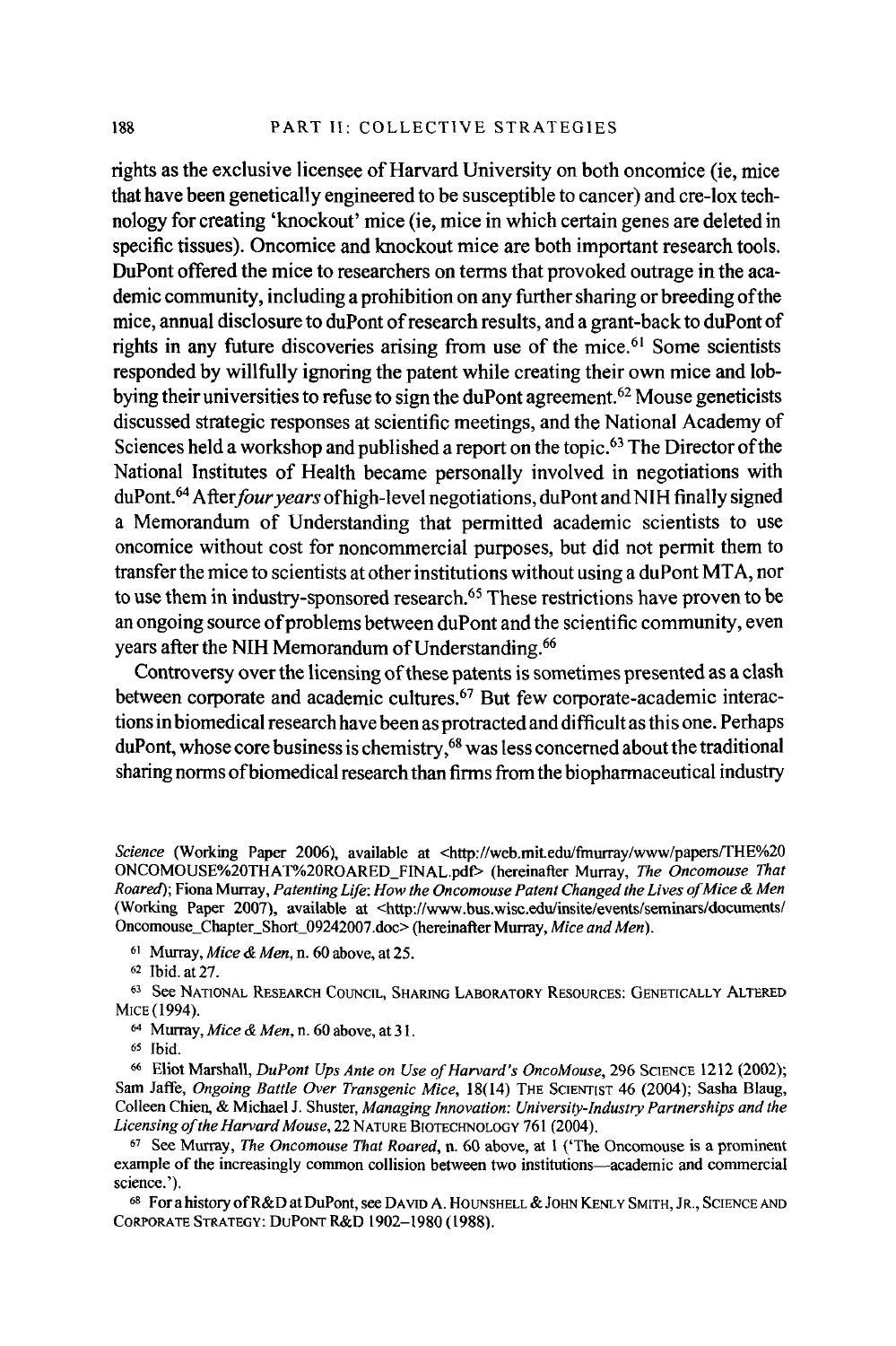that had more pervasive interactions with academic biomedical scientists. If the 'ignore patents' norm is more effective within the biomedical research community than it is between community members and nonmembers, the community may have reason to be concerned about the future. As biomedical research draws increasingly on research in other fields, such as information technology<sup>69</sup> and nanotechnology,  $^{70}$ researchers may find themselves at greater risk of trespassing upon patents held by institutions outside the biomedical research community who feel less constrained to observe the community's sharing norms.

Community norms might also be ineffective at deterring infringement actions against universities by disgruntled faculty members. We have already seen an example in the case of *Madey v. Duke*.<sup>71</sup> Patents have so far played a relatively small role in intra-academic disputes, but the patent infringement claim is the one that worked for Professor Madey, and it would not be surprising to see other unhappy professors play that card in the future. Although typically universities own the patents on inventions made by faculty, faculty members sometimes obtain patents on inventions that universities have elected not to pursue.<sup>72</sup> If the faculty member later leaves the institution under unhappy circumstances, that patent may be a valuable weapon in any ensuing legal dispute.<sup>73</sup> In the context of such disputes, aggrieved faculty members could be motivated to pursue a winning legal theory even though it is not cost-justified and violates traditional norms.

To the extent that the scientific community relies on sharing norms to forestall anticommons problems, one might wonder about the durability of those norms looking forward. Fiona Murray and Scott Stem have suggested that the impact of intellectual property on the scientific community may shift over time as legal rules

<sup>6</sup>9 See NIH, Recommendations of the Biomedical Information Science & Technology Initiative Implementation Group (2000), available at <http://www.bisti.nih.gov/bisti\_recommendations.cfm>.

*<sup>10</sup>*See Kelly Y. Kim, *Research Training and Academic Disciplines at the Convergence of Nanotechnology and Biomedicine in the United States,* 25 NATURE BIOTECHNOLOGY 359–61 (2007); NIH Bioengineering Consortium, Nanoscience and Nanotechnology: Shaping Biomedical Research June 2000 Symposium Report, available at <http://www.becon.nih.gov/nanotechsympreport.pdf>(visited July 30, 2008).

 $v_1$  307 F.3d 1351 (Fed. Cir. 2002). Professor Madey owned patents on laboratory equipment that he used to perform research at Duke University. After his relationship with Duke unraveled and Duke replaced him as principal investigator on a grant, Professor Matley sued on a variety of legal theories, including patent infringement. See Rebecca S. Eisenberg, *Patent Swords & Shields,* 299 SCIENCE 1018-19 (2003).

 $72$  If a university that is receiving federal funding does not elect to retain title to an invention. US law provides that 'the Federal agency may consider and after consultation with the [university] grant requests for retention of rights by the inventor.' 35 U.S.C. § 202(d).

 $73$  Although Professor Madey's lawsuit remains unusual, a front-page article in the Wall Street Journal in 2006 projected more legal disputes between universities and faculty in the future as universities become more business-like in their management ofresearch on campus, intervening more in decisions about research rather than deferring to faculty autonomy. Bernard Wysocki, Jr., *Ivory Power: Once Collegial, Research Schools Now Mean Business-Arizona State Strips Professor of Empire as Funding Ebbs; Lawsuit Claims Retaliation-A Price on Lab Space,* WALL ST. J., May 4, 2006, at Al.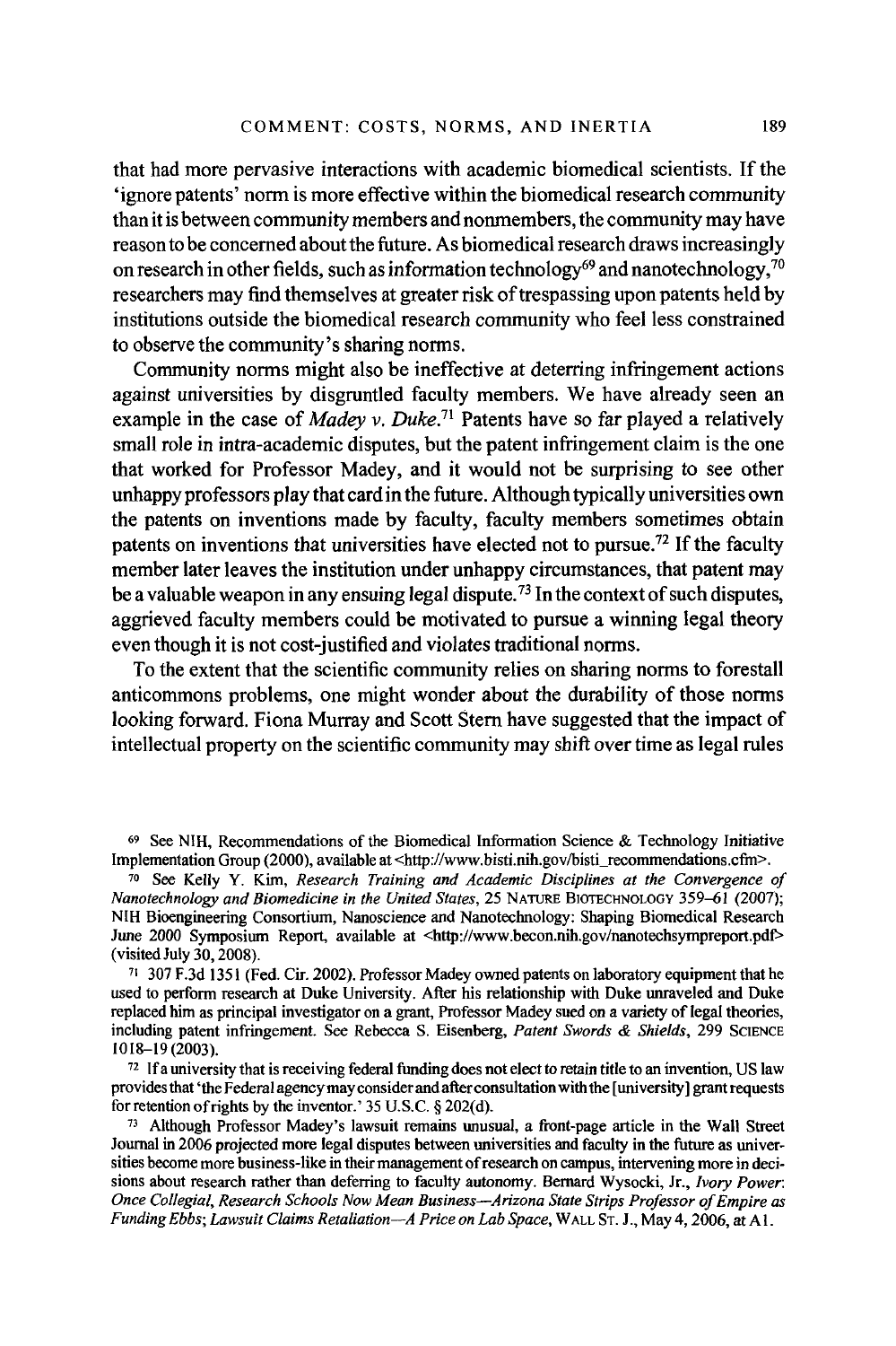and social norms interact.<sup>74</sup> In the past decade the biomedical research community has taken numerous measures to fortify its sharing norms in the face of perceived incursions of conflicting incentives to protect and enforce intellectual property. 75 These measures have had some success in influencing the behavior of universities as licensors of patents, 76 but they have been less successful in influencing the behavior of scientists as providers of research materials and data. If anything, it appears that restrictions on dissemination of these 'practically excludable' resources are becoming more common over time,  $\frac{7}{7}$  suggesting that sharing norms may be weakening.

If there is indeed an 'ignore patents' norm within the scientific community that serves to forestall potential anticommons problems arising from a proliferation of patents in biomedical research, it might make sense to adjust the patent laws to reflect that norm rather than relying upon noncompliance and nonenforcement under the current law. Widespread disregard of patent laws in respectable institutions like universities threatens to engender disrespect for the patent laws, to the detriment of patent owners. If you live in a community in which patent infringement is pervasive, practiced on a regular basis by all of your competitors and collaborators, when the occasional outlier (such as duPont) decides to enforce a patent, the patent laws seem arbitrary and unfair.<sup>78</sup> If the proliferation of patent rights has led to widespread patent infringement by academic scientists, it is worth considering whether patent owners would be better served by a patent system that drew boundaries that prestigious institutions, such as universities, could respect and abide by.

<sup>75</sup> See, eg, Dep't of Health & Human Serv., Nat'l Inst. Of Health, Principles and Guidelines for Recipients ofNIH Research Grants and Contracts on Obtaining and Disseminating Biomedical Research Resources: Final Notice, 64 Fed. Reg. 72090 (Dec. 23, 1999); NATIONAL RESEARCH COUNCIL, INTELLECTUAL PROPERTY RIGHTS AND RESEARCH TOOLS IN MOLECULAR BIOLOGY ( 1997); BOARD ON LIFE SCIENCES, NATIONAL RESEARCH COUNCIL, SHARING PUBLICATION-RELATED DATA AND MATERIALS: RESPONSIBILITIES OF AUTHORSHIP IN THE LIFE SCIENCES (2003); California Institute of Technology et al., *In the Public Interest: Nine Points to Consider in Licensing University Technology (March 6, 2007), available at <http://www.aau.edu/research/TechTransfer\_Pts\_to\_Consider.pdf>.* 

<sup>16</sup> See Lori Pressman et al., *The Licensing of DNA Patents by US Academic Institutions: An Empirical Survey*, 24 NATURE BIOTECHNOLOGY 31, at 32, 38–39 (2006).

<sup>77</sup> See Cohen & Walsh, *Real Impediments*, *n.* 7 above, at 118 (comparing their results to those of earlier studies).

 $78$  An obvious parallel is the widespread disregard of the copyright laws by young music listeners. Sporadic enforcement efforts by the recording industry have been largely ineffective, and have failed to arrest the decline in respect for the copyright laws. See Yuval Feldman & Janice Nadler, *The Law and Norms qf File Sharing,* 43 SAN DIEGO L. REV. 577 (2006). Perhaps copyright owners would be better served by a narrower set of rights that were more widely respected. Cf. Mark F. Schultz, *Fear and Norms and Rock & Roll: What Jambands Can Teach Us About Persuading People to Obey the Copyright Laws,*  21 BERKELEY TECH. L.J. 651 (2006) ( describing norms against copying that are widely respected within the jamband community).

<sup>74</sup> Fiona Murray & Scott Stem, *Learning to Live with Patents: Assessing the Dynamic Adaptation to the Law by the Scientific Community* (Working Paper 2008), available at <http://imio.haas.berkeley.<br>edu/WilliamsonSeminar/murray041708.ndf>.